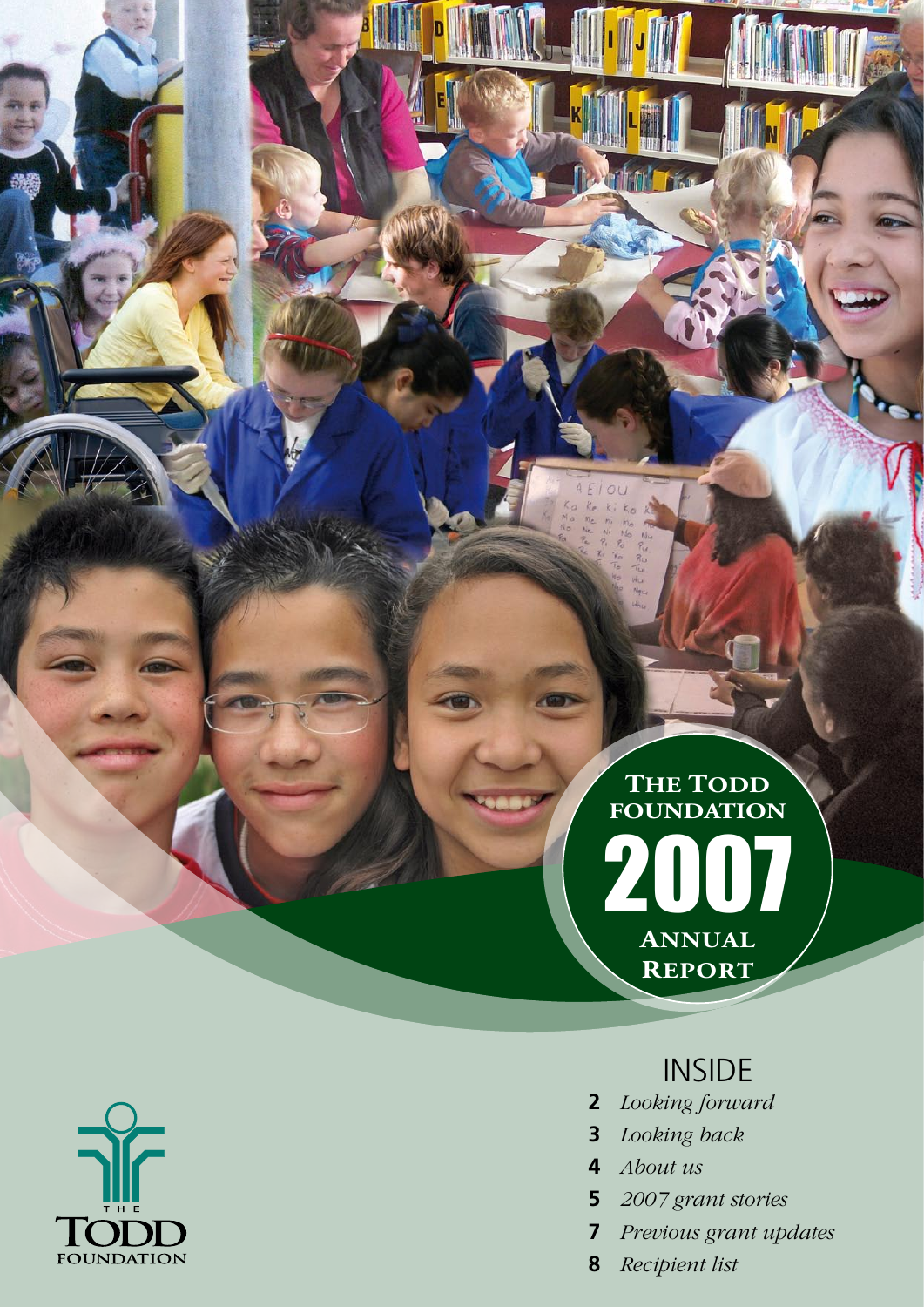# **Chairman's report Looking ahead to 2008:**



**John Todd, Todd Foundation Chairman**

*2008 promises to be another exciting year of growth for the Todd Foundation – in the funds we give and, we hope, in the wisdom with which we allocate them.* 

008 promises to be another exciting year of growth for<br>the Todd Foundation - in the funds we give and, we<br>hope, in the wisdom with which we allocate them.<br>We aim to play a small but focused and effective role in 008 promises to be another exciting year of growth for the Todd Foundation – in the funds we give and, we hope, in the wisdom with which we allocate them. helping to create an Aotearoa New Zealand where 'everyone can contribute to the best of their ability in a society that values and nurtures young people, encourages tolerance and endeavour and recognises our cultural diversity'.

In 2008 we will be further exploring some key issues we began researching in 2007, and will be considering what roles we can play in supporting:

- disabled children and their families to lead 'good lives' within an environment of true inclusion
- talented and gifted students who might not otherwise be recognised and supported to develop their potential, particularly in science-related areas
- young people leaving school without qualifications to train, find work and succeed in employment.

We're grateful to the many organisations and people who've worked with us, both formally and informally, to build our understanding of these key areas. Working together is becoming more and more important to us; we believe collaboration is essential for making progress in solving some of New Zealand's more complex social issues.

A good example of working together is the creation of the Hikurangi Foundation to address climate change in New Zealand; you can read more about this collaboration with the Tindall Foundation on page 6. The Todd Foundation is also increasingly collaborating with other funders, contributing to joint projects such as the Social Entrepreneurs Network and the Promoting Generosity project. We also welcome joint proposals and projects from community organisations.

Self-review is another important and ongoing task – how can we improve the way we give, how can we work more effectively towards our goals? Using feedback from applicants and research, we'll continue to examine and improve our grant-making practices this year.

The Todd Foundation has been fortunate to have a stable and loyal team of trustees and staff in the past year, and my thanks go to all of you for your hard work and dedication. Significant support has also been provided by the shareholders, staff and board of the Todd Corporation; my thanks to you too. Finally and especially, thanks to everyone involved in delivering the initiatives we help to fund.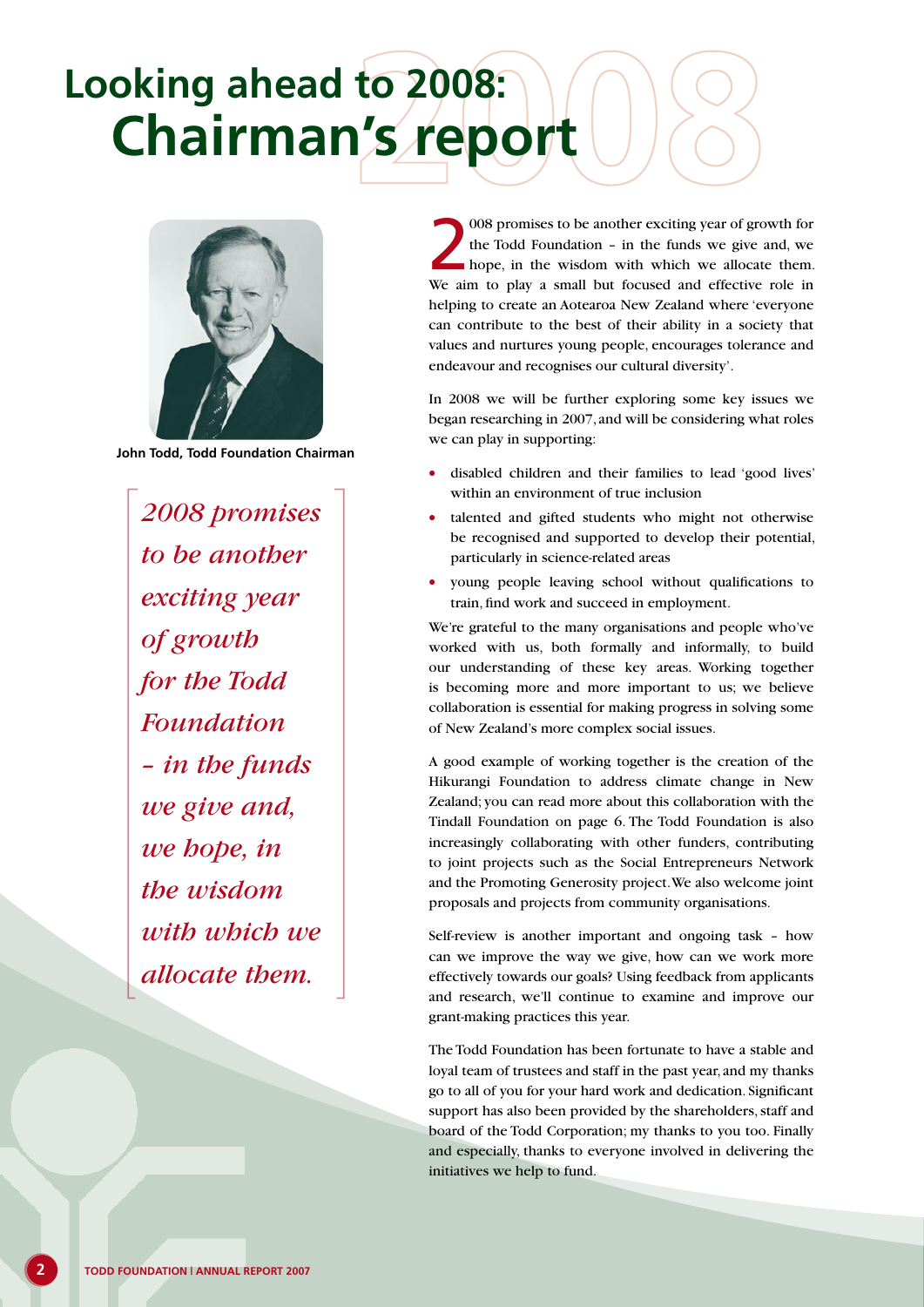# **Executive Director's report Looking back at 2007:**

The of the best things about working for the Todd Foundation is that every day we learn, and every day we're inspired by the amazing work we see. Foundation is that every day we learn, and every It's a privilege to help enable some of this work to happen – especially in 2007, when we contributed a record \$1,811,424 from our three funding programmes. This is a significant increase on the \$1.65m allocated in 2006.

### **The General Fund**

We continue to focus on children, young people and their families with this, our main fund – through organisations and initiatives working in five target areas: high-need families, early childhood and children's education, disabled children, talented and gifted students and youth development. The graph opposite shows the funding breakdown by these target areas.

### **The Centenary Fund**

In 2007 we took a new approach with our smaller fund, the Centenary Fund, which will continue through 2008. We'll be dedicating this entire fund (\$250,000 per year for two years) to a new, collaboratively-developed foundation that's addressing climate change and sustainability issues. See page 6 for more details.

### **Scholarships and awards**

We've now awarded our second three-year PhD scholarship for energy research, this time to John O'Sullivan, a PhD student at the University of Auckland, to investigate the technology of wind turbines and their optimum siting. John, who has studied at Stanford in the United States and in New Zealand, will receive \$25,000 for each of the next three years, as well as an allowance to attend an international conference in his field.

We also provided seven Awards for Excellence to graduate students from around the country, for research on topics ranging from breast cancer to weed control and the stability of pre-cast concrete flooring.

2007 has been another great year for the Todd Foundation and I'd like to thank our trustees for their support and insight, and everyone in the community and voluntary sector for the vital and inspiring work you do.



**Kate Frykberg, Executive Director**

*… every day we learn, and every day we're inspired by the amazing work we see.*



 $\mathbf{R}$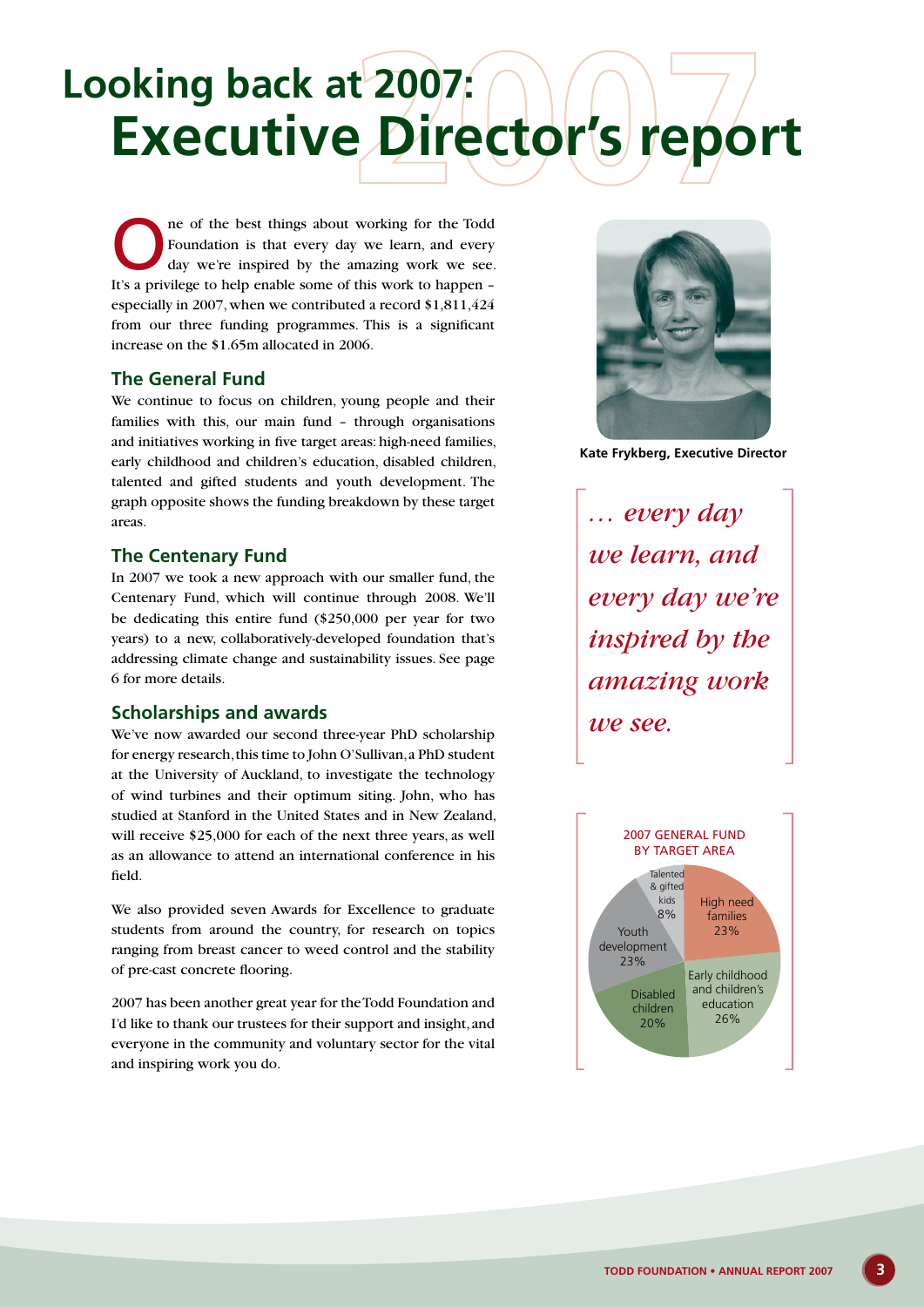## **Todd Foundation About the About the**

*Our vision for Aotearoa New Zealand is: 'A place where everyone can contribute to the best of their ability in a society that nurtures and values young people, encourages tolerance and endeavour and recognises our cultural diversity'.*

Established in 1972, the Todd Foundation is one of New Zealand's earliest private family foundations. It has three funding programmes:

- The General Fund is our main fund and focuses on children, young people and their families
- The Centenary Fund is an invitation-only fund. In 2007 and 2008 it is contributing to climate change issues through the newly-formed Hikurangi Foundation
- Our scholarships and awards support postgraduate research in approved universities or polytechnics.

Our vision for Aotearoa New Zealand is: 'A place where everyone can contribute to the best of their ability in a society that nurtures and values young people, encourages tolerance and endeavour and recognises our cultural diversity'.

To achieve this vision, we focus on three goals:

- Supporting families and communities to provide safe and nurturing environments for children
- Helping children to be school ready by age five and, after that, to participate actively in school life
- Helping young people to develop their potential and to contribute fully in the community.

These goals are in turn achieved by directing our funding to six target areas:

- High Need Families
- Early Childhood and Children's Education
- Disabled Children
- Talented and Gifted Students
- Youth Development
- Scholarships and Awards.

## **Trustees and Staff Todd Foundation**

All decisions in response to applications for funding are made by the trustees of the Todd Foundation Administration Board. Funding meetings are generally held twice a year, in May and November.

The Board comprises three representatives of the Todd family (John Todd – Chairman, Malcolm Whyte and Charles Reid), an associate trustee from the Todd family (Georgina Ralston) and a representative from each of the New Zealand Council of Trade Unions (Helen Kelly), Federated Farmers of New Zealand (Tom Lambie), the New Zealand Law Society (John Marshall) and Business New Zealand (David Moloney).

The Todd Foundation Investment Board is responsible for investing the funds and advising the Administration Board on the amount available for distribution. Members of the Investment Board are John Todd (Chairman), Alan Harwood, Kevin O'Connor and David Wale.

The Foundation employs two part-time staff, Executive Director Kate Frykberg and Grants Coordinator Wainui Bedford.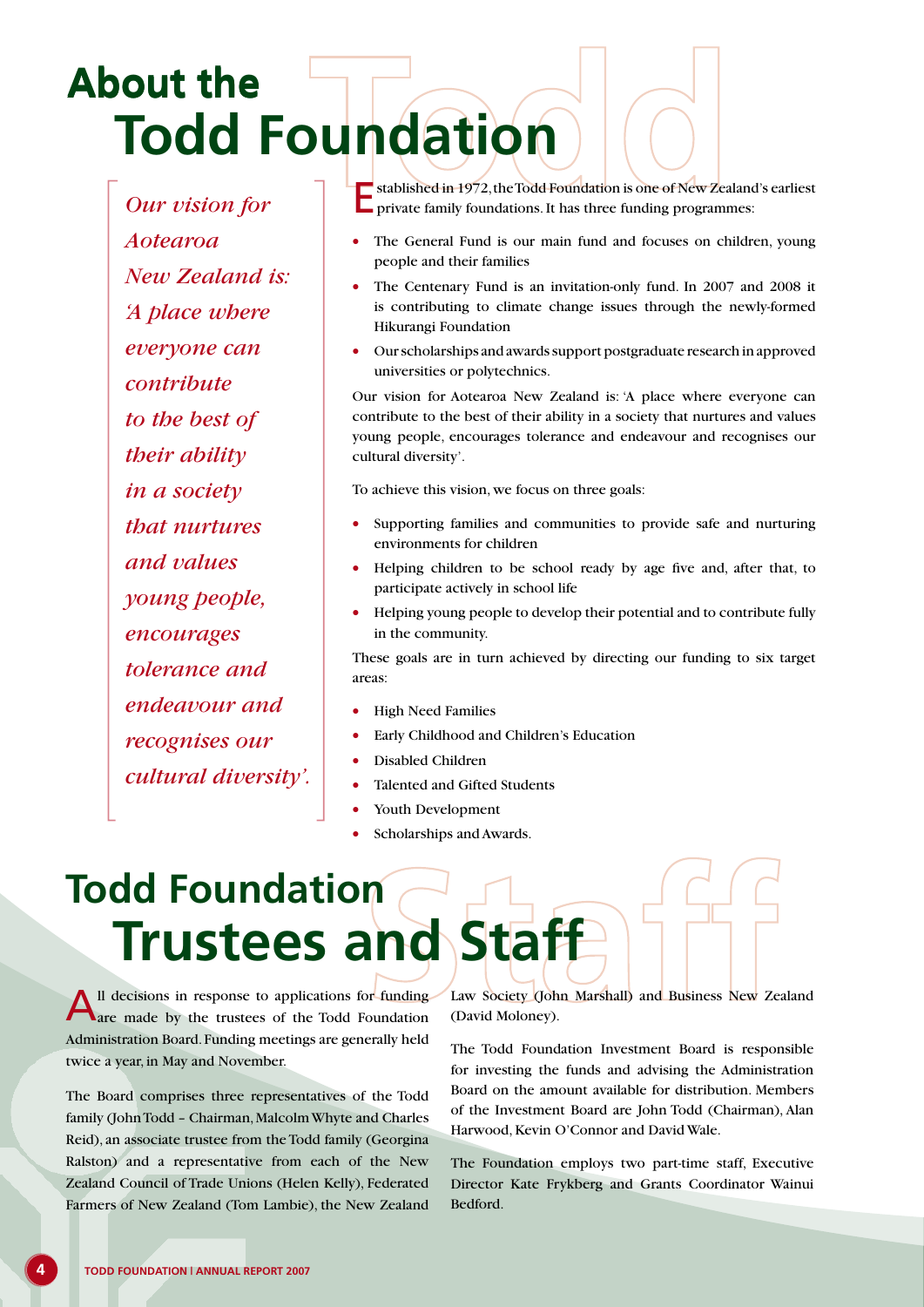## **Selected 2007 grants What's new:**

### **Taking early childhood learning into rural homes**

The Far North Parent Mentoring cluster is a group of 13 Northland schools trialling a new approach to educating pre-schoolers in isolated rural communities – taking pre-school learning into homes, and pre-school learners into school.

The initiative recognises that many rural families/ whanau in the region have limited access to early childhood education. Factors such as low population density, low pre-schooler numbers, large travelling distances and poor financial circumstances mean that young children are not always getting the early learning they need.

Using a model trialled in South Auckland, the 13 primary schools invite families/whanau with children aged three to five to attend a once-weekly session of art, music, dance, drama and books in the school library. These sessions provide children and parents with peer support, skills and learning strategies. In addition, all children receive a weekly pack of English, Maori or bilingual pre-school resources full of fun activities and helpful tips for parents – and they include simple learning tools such as scissors, crayons, felt pens, paper, pencils and play-dough.

Schools and families are delighted with the programme. Christine Gilmore, principal of Umawera School (64 kilometres south of Kaitaia), says, "If pre-schoolers can't access formal early childhood education, we think this is the next best thing. We see the difference the programme makes when the children start school. It ensures that all children and their parents are comfortable with the school environment; they know the school staff and the students – and they are ready to learn."

The initiative relies on the services of a part-time local facilitator – a role that's possible thanks to funding from the Todd Foundation. The facilitators play an important part in helping each school community to provide high-quality, engaging resources and learning activities for their children.



### **Knowledge and connections improve disability support**

Disabled people and their families/whanau often depend on paid carers for their basic and wellbeing needs. A new initiative from the Diversityworks Trust aims to enrich these relationships by empowering disabled people to manage this support more effectively.

Social entrepreneur and Diversityworks director Philip Patston sees it this way: "In New Zealand, professionals are trained to work with disabled people, but we don't train disabled people to manage those who support them so their needs are met appropriately and respectfully," he says.

Philip and his team plan are planning an online resource (at www.disability.net.nz) that will help disabled people and their families/whanau to solve problems and share solutions to improve the effectiveness of disability support services. "It will help create a culture where disabled people have the confidence and ability to manage their disability support – and to participate and contribute fully in their communities."



The Diversityworks team promotes the concept of 'functional diversity', where differences in function are seen as part of our natural diversity. Improving disability support effectiveness is one step towards this, and the Todd Foundation's support will help make this step a reality.

#### **www.diversityworks.org.nz**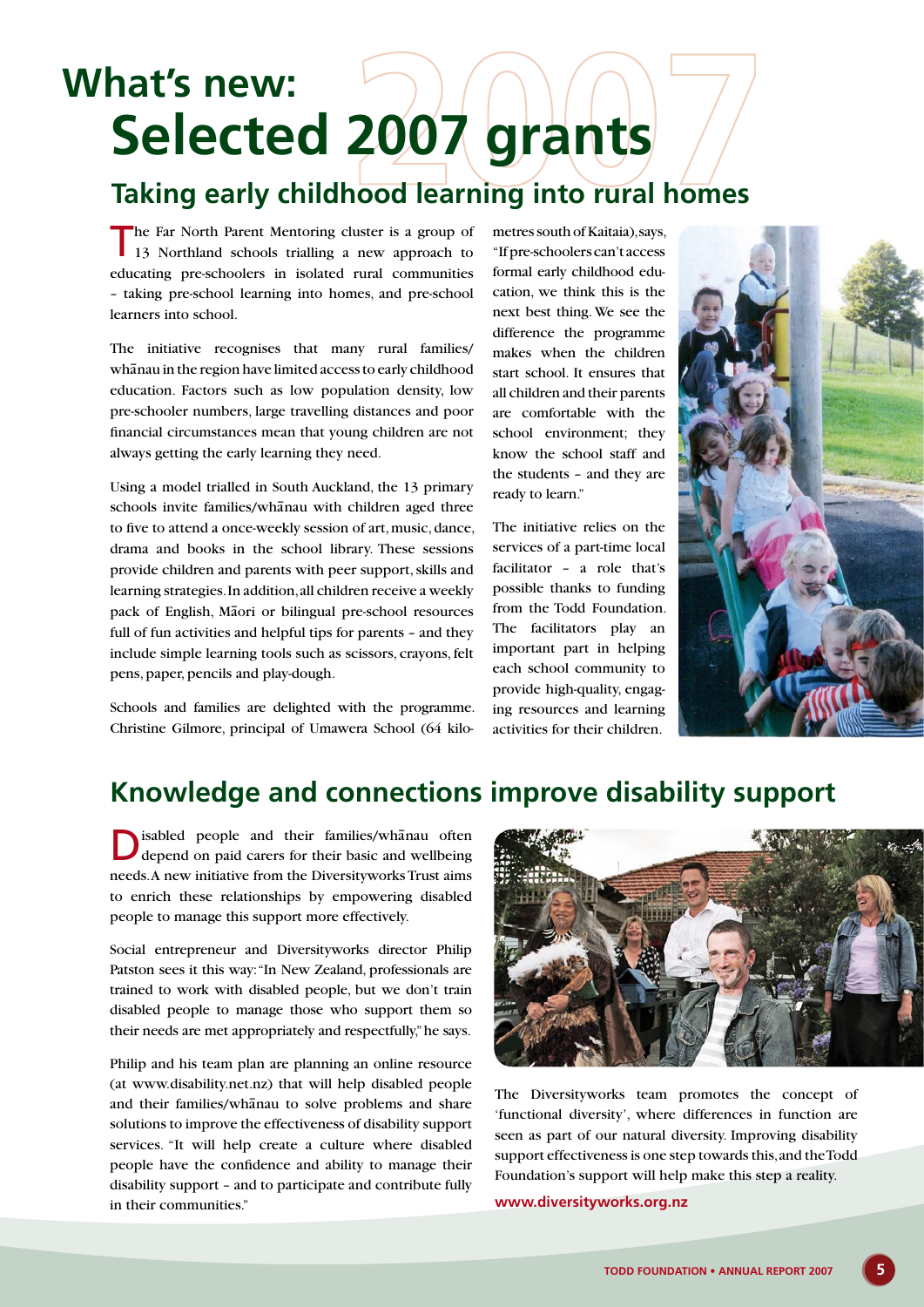# **Selected 2007 grants What's new:**

### **Collaborative action on climate change**

When staff from the Todd Foundation and Tindall Foundation discovered that they were independently researching climate change and sustainability issues, there was an obvious next step – to work on these issues together.

The result is the Hikurangi Foundation, set up with funding of \$500,000 from each of the two foundations for the next two years. Believed to be the first collaboration of this scale between private funders, the Foundation will initially focus on fostering debate and promoting practical action, particularly among communities and those engaged in land-based activities. It's hoped that other funders will also wish to contribute to this worthy cause.

The new foundation has a board that includes many of New Zealand's foremost authorities on climate change, and an executive director whose work in this area is



internationally recognised. Hikurangi Foundation plans to be open for business by mid-2008, and we look forward to the results of its work – practical solutions for a sustainable New Zealand.

**www.hikurangi.org.nz**

### **Paying for crimes they did not commit**



When a parent is sent to prison, it's often the children who suffer the real punishment - but one New Zealand organisation is determined to stop this happening.

International research shows that, without intervention, prisoners' children are seven times more likely to end up in prison than any other children. They're also more at risk of child abuse, neglect, illiteracy, crime, violence, incarceration, teen pregnancy, depression, premature death and substance addiction.

With the Todd Foundation's support, PILLARS Inc will provide a mentoring programme for these young people and a wraparound service for their families/whanau - both aimed at breaking the intergenerational crime cycle.

Based in Christchurch and Auckland, PILLARS has helped many families/whānau to cope with the isolation and stigma that come with having a parent in prison. Its programmes help parents to address the issues behind offending and lead crime-free lives, and matches up to 90 children with volunteer mentors every year.

**www.pillars.org.nz**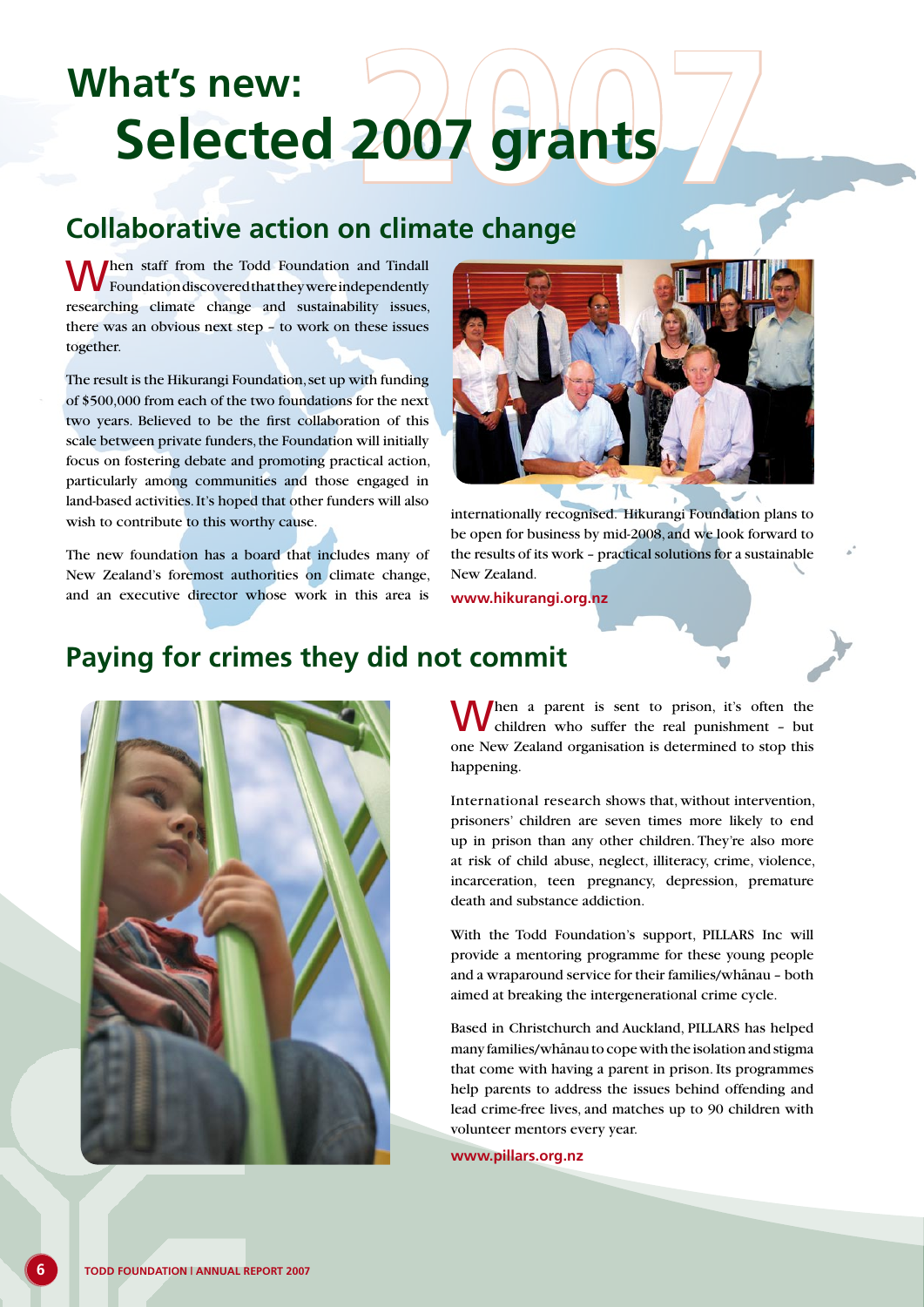# **selected grants from previous years What's maturing: an update on**

### **Encouraging science and technology**

 $\blacksquare$  hanks to a multi-year grant first approved in 2004, more New Zealand primary and secondary school students are finding creative solutions to real-world science problems.

The Royal Society of New Zealand's CREST (Creativity in Science and Technology) programme enables students, individually or in teams, to work alongside research and industry experts on science and technology-based projects that are directly relevant to, and significant in, their lives.

A recent example of CREST's success is research carried out by Karlene Vakaheketaha of Tamaki College, mentored by Liggins Institute PhD student Bettina Ikenasio. Karlene studied the effect of diet and sudden dietary change on body composition using the rat as a model system. This is particularly useful and relevant research, as sudden changes to a fat-rich diet (which is common in urban societies) have been linked with high obesity rates in Pacific migrants.

Many CREST students come from backgrounds where university education isn't the norm. It's hoped that the programme will encourage them to see university education and a career in science as a genuine option for



their future – becoming Zealand's future entrepreneurs, technologists and scientists.

#### **Lessons learned**

- *• Positive and proactive science mentoring has been invaluable in providing students with insights into their interests, life skills, research techniques and careers.*
- *• The opportunity to work alongside others is inspirational, rewarding and fun for everyone involved.*

### **Supporting** whanau-lead early childhood education

These days, when a black Hyundai is spotted in rural areas of Te Tairawhiti (the East Coast), early childhood educators and their kids bring out the welcome mat, because they know Adrienne Ngata is on her way. Adrienne is the Mobile Early Childhood Advisor for the Tairawhiti REAP (Rural Education Activities Programme), and she's busy providing meaningful and appropriate advice and support to early childhood education (ECE) groups throughout the region, from East Cape to Lake Waikaremoana. The initiative is unique in that it's managed by a collaborative team that includes representatives from all the main ECE providers in the region.



Tairawhiti REAP is now into its second year of funding from the Todd Foundation. In this time, Adrienne and her team have found that, in addition to on-site support, ECE workers in the area are particularly interested in further professional development – which can be a challenge as workers are often isolated and have limited budgets. Adrienne's solution: to work with representatives throughout the region to identify common needs and address them at a regional ECE professional development conference.

With new levels of support and collaboration both in the field and off-site, ECE on the coast is thriving.

#### **Lessons learned**

- It's essential to consult widely and deeply before *deciding on initiatives.*
- • *Initiatives have their best impacts when common needs are identified and met through a collaborative approach.*